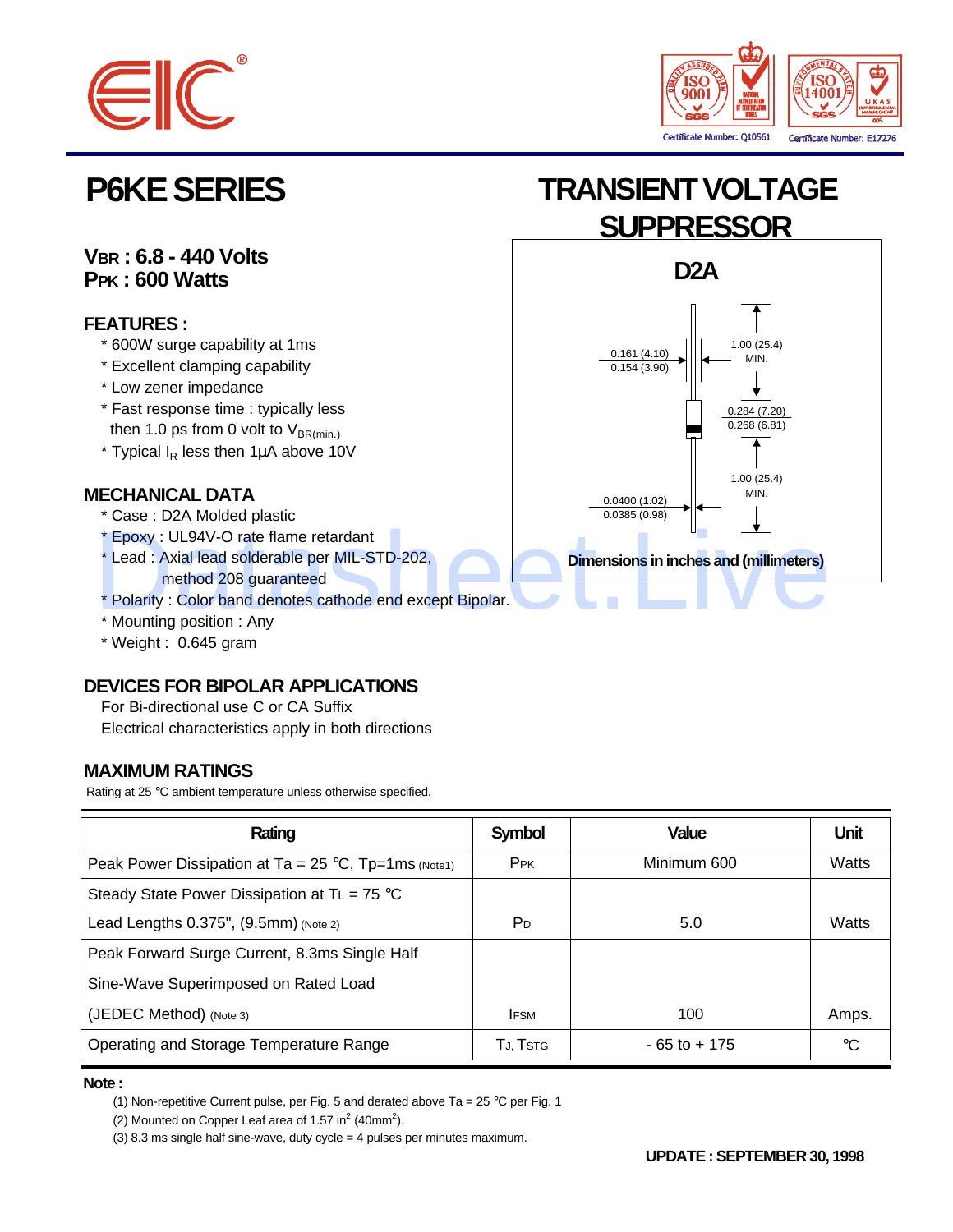



## **ELECTRICAL CHARACTERISTICS**

Rating at  $= 25 \degree C$  ambient temperature unless otherwise specified

| <b>TYPE</b>              | Breakdown Voltage @ It |      | <b>Working Peak</b> | Maximum      | Maximum         | Maximum     | Maximum        |              |
|--------------------------|------------------------|------|---------------------|--------------|-----------------|-------------|----------------|--------------|
|                          | ( Note 1)              |      |                     | Reverse      | Reverse Leakage | Reverse     | Clamping       | Temperature  |
|                          |                        |      |                     | Voltage      | @ VRWM          | Current     | Voltage @ IRSM | Co-efficient |
|                          | VBR (V)                |      | It                  | <b>VRWM</b>  | lR.             | <b>IRSM</b> | <b>VRSM</b>    | of VBR       |
|                          | Min.                   | Max. | (mA)                | (V)          | $(\mu A)$       | (A)         | (V)            | (% / °C)     |
| <b>P6KE6.8</b>           | 6.12                   | 7.48 | 10                  | 5.50         | 1000            | 55.5        | 10.8           | 0.057        |
| <b>P6KE6.8A</b>          | 6.45                   | 7.14 | 10                  | 5.80         | 1000            | 57.0        | 10.5           | 0.057        |
| <b>P6KE7.5</b>           | 6.75                   | 8.25 | 10                  | 6.05         | 500             | 51.0        | 11.7           | 0.061        |
| <b>P6KE7.5A</b>          | 7.13                   | 7.88 | 10                  | 6.40         | 500             | 53.0        | 11.3           | 0.061        |
| <b>P6KE8.2</b>           | 7.38                   | 9.02 | 10                  | 6.63         | 200             | 48.0        | 12.5           | 0.065        |
| <b>P6KE8.2A</b>          | 7.79                   | 8.61 | 10                  | 7.02         | 200             | 50.0        | 12.1           | 0.065        |
| <b>P6KE9.1</b>           | 8.19                   | 10.0 | 1.0                 | 7.37         | 150             | 44.0        | 13.8           | 0.068        |
| <b>P6KE9.1A</b>          | 8.65                   | 9.55 | 1.0                 | 7.78         | 150             | 45.0        | 13.4           | 0.068        |
| <b>P6KE10</b>            | 9.00                   | 11.0 | 1.0                 | 8.10         | 150             | 40.0        | 15.0           | 0.073        |
| <b>P6KE10A</b>           | 9.50                   | 10.5 | 1.0                 | 8.55         | 150             | 41.0        | 14.5           | 0.073        |
| <b>P6KE11</b>            | 9.90                   | 12.1 | 1.0                 | 8.92         | 150             | 37.0        | 16.2           | 0.075        |
| <b>P6KE11A</b>           | 10.5                   | 11.6 | 1.0                 | 9.40         | 150             | 38.0        | 15.6           | 0.075        |
| <b>P6KE12</b>            | 10.8                   | 13.2 | 1.0                 | 9.72         | 5.0             | 35.0        | 17.3           | 0.078        |
| <b>P6KE12A</b>           | 11.4                   | 12.6 | 1.0                 | 10.2         | $5.0\,$         | 36.0        | 16.7           | 0.078        |
| <b>P6KE13</b>            | 11.7                   | 14.3 | 1.0                 | 10.5         | $5.0\,$         | 32.0        | 19.0           | 0.081        |
| P6KE13A                  | 12.4                   | 13.7 | 1.0                 | 11.1         | $5.0\,$         | 33.0        | 18.2           | 0.081        |
| <b>P6KE15</b>            | 13.5                   | 16.5 | 1.0                 | 12.1         | $5.0\,$         | 27.0        | 22.0           | 0.084        |
| <b>P6KE15A</b>           | 14.3                   | 15.8 | 1.0                 | 12.8         | 5.0             | 28.0        | 21.2           | 0.084        |
| <b>P6KE16</b>            | 14.4                   | 17.6 | 1.0                 | 12.9         | $5.0\,$         | 26.0        | 23.5           | 0.086        |
| P6KE16A                  | 15.2                   | 16.8 | 1.0                 | 13.6         | $5.0\,$         | 27.0        | 22.5           | 0.086        |
| <b>P6KE18</b>            | 16.2                   | 19.8 | 1.0                 | 14.5         | 5.0             | 23.0        | 26.5           | 0.088        |
| <b>P6KE18A</b>           | 17.1                   | 18.9 | 1.0                 | 15.3         | 5.0             | 24.0        | 25.2           | 0.088        |
| <b>P6KE20</b>            | 18.0                   | 22.0 | 1.0                 | 16.2         | 5.0             | 21.0        | 29.1           | 0.090        |
| <b>P6KE20A</b>           | 19.0                   | 21.0 | 1.0                 | 17.1         | 5.0             | 22.0        | 27.7           | 0.090        |
| <b>P6KE22</b>            | 19.8                   | 24.2 | 1.0                 | 17.8         | 5.0             | 19.0        | 31.9           | 0.092        |
| P6KE22A                  | 20.9                   | 23.1 | 1.0                 | 18.8         | 5.0             | 20.0        | 30.6           | 0.092        |
| <b>P6KE24</b>            | 21.6                   | 26.4 | 1.0                 | 19.4         | 5.0             | 17.0        | 34.7           | 0.094        |
| P6KE24A                  | 22.8                   | 25.2 | 1.0                 | 20.5         | 5.0             | 18.0        | 33.2           | 0.094        |
| <b>P6KE27</b>            | 24.3                   | 29.7 | 1.0                 | 21.8         | 5.0             | 15.0        | 39.1           | 0.096        |
| P6KE27A                  | 25.7                   | 28.4 | 1.0                 | 23.1         | 5.0             | 16.0        | 37.5           | 0.096        |
| <b>P6KE30</b>            | 27.0                   | 33.0 | 1.0                 | 24.3         | 5.0             | 14.0        | 43.5           | 0.097        |
| P6KE30A                  | 28.5                   | 31.5 | 1.0                 | 25.6         | 5.0             | 14.4        | 41.4           | 0.097        |
| <b>P6KE33</b>            | 29.7                   | 36.3 | $1.0\,$             | 26.8         | $5.0\,$         | 12.6        | 47.7           | 0.098        |
| P6KE33A                  | 31.4                   | 34.7 | 1.0                 | 28.2         | 5.0             | 13.2        | 45.7           | 0.098        |
| <b>P6KE36</b>            | 32.4                   | 39.6 | 1.0                 | 29.1         | 5.0             | 11.6        | 52.0           | 0.099        |
| P6KE36A                  | 34.2                   | 37.8 | 1.0                 | 30.8         | $5.0\,$         | 12.0        | 49.9           | 0.099        |
| <b>P6KE39</b>            | 35.1                   | 42.9 | 1.0                 | 31.6         | 5.0             | 10.6        | 56.4           | 0.100        |
| P6KE39A                  | 37.1                   | 41.0 | 1.0                 | 33.3         | 5.0             | 11.2        | 53.9           | 0.100        |
| <b>P6KE43</b>            | 38.7                   | 47.3 | 1.0                 | 34.8         | 5.0             | 9.6         | 61.9           | 0.101        |
| P6KE43A<br><b>P6KE47</b> | 40.9                   | 45.2 | 1.0                 | 36.8         | 5.0             | 10.1        | 59.3           | 0.101        |
| P6KE47A                  | 42.3<br>44.7           | 51.7 | 1.0<br>1.0          | 38.1<br>40.2 | 5.0<br>5.0      | 8.9<br>9.3  | 67.8<br>64.8   | 0.101        |
|                          |                        | 49.4 |                     |              |                 |             |                | 0.101        |
| <b>P6KE51</b><br>P6KE51A | 45.9                   | 56.1 | 1.0                 | 41.3         | $5.0\,$<br>5.0  | 8.2         | 73.5<br>70.1   | 0.102        |
| <b>P6KE56</b>            | 48.5<br>50.4           | 53.6 | 1.0                 | 43.6<br>45.4 | 5.0             | 8.6<br>7.4  | 80.5           | 0.102        |
| P6KE56A                  | 53.2                   | 61.6 | 1.0                 | 47.8         | 5.0             |             | 77.0           | 0.103        |
|                          |                        | 58.8 | 1.0                 |              |                 | 7.8         |                | 0.103        |
| <b>P6KE62</b>            | 55.8                   | 68.2 | 1.0                 | 50.2         | 5.0             | 6.8         | 89.0           | 0.104        |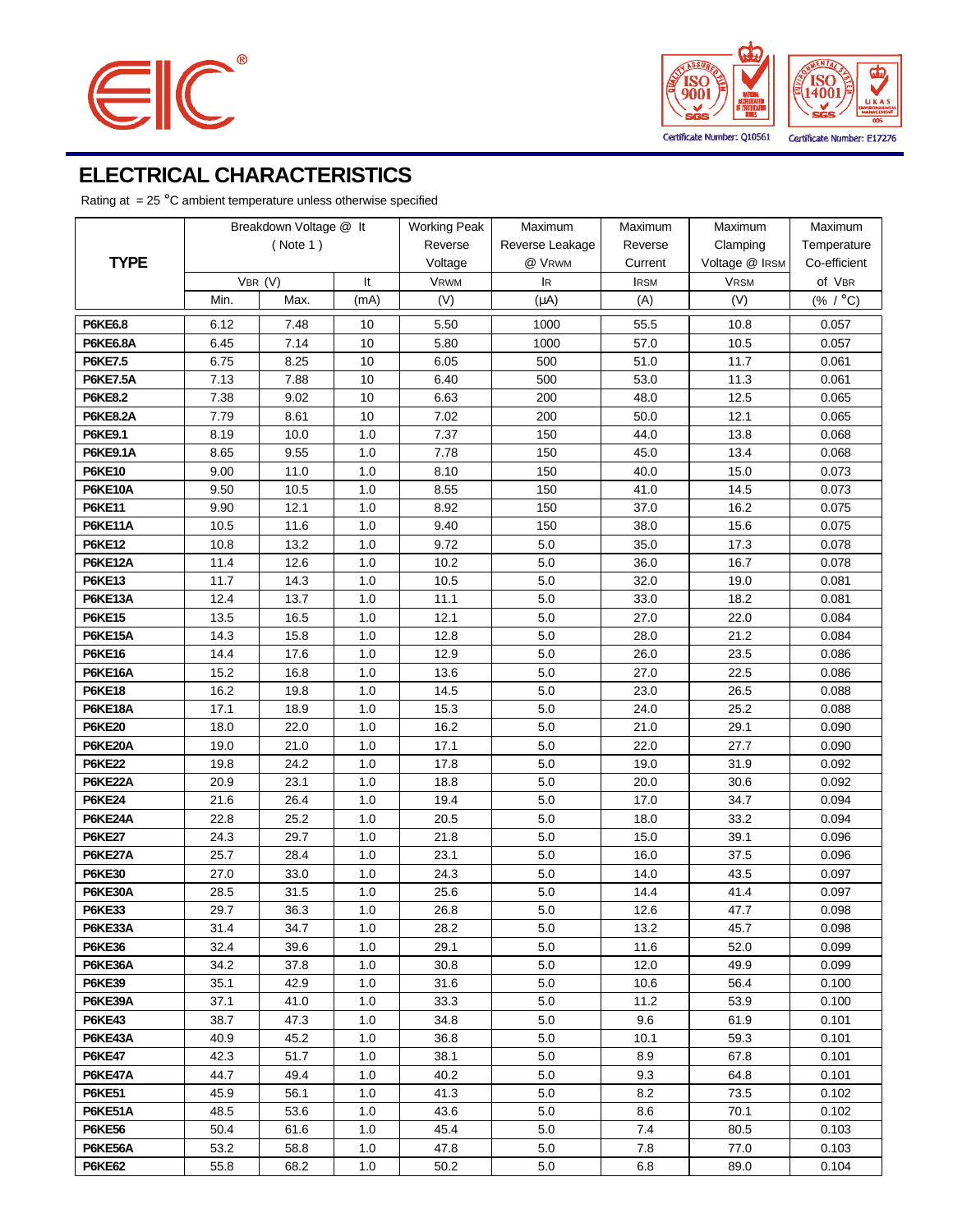



## **ELECTRICAL CHARACTERISTICS**

| Rating at $= 25 \degree C$ ambient temperature unless otherwise specified |           |                        |         |                     |                 |             |                |              |
|---------------------------------------------------------------------------|-----------|------------------------|---------|---------------------|-----------------|-------------|----------------|--------------|
|                                                                           |           | Breakdown Voltage @ It |         | <b>Working Peak</b> | Maximum         | Maximum     | Maximum        | Maximum      |
|                                                                           | ( Note 1) |                        |         | Reverse             | Reverse Leakage | Reverse     | Clamping       | Temperature  |
| <b>TYPE</b>                                                               |           |                        |         | Voltage             | @ Vrwm          | Current     | Voltage @ IRSM | Co-efficient |
|                                                                           |           | VBR (V)                | It      | <b>VRWM</b>         | lR.             | <b>IRSM</b> | <b>VRSM</b>    | of VBR       |
|                                                                           | Min.      | Max.                   | (mA)    | (V)                 | $(\mu A)$       | (A)         | (V)            | (% / °C)     |
|                                                                           |           |                        |         |                     |                 |             |                |              |
| P6KE62A                                                                   | 58.9      | 65.1                   | 1.0     | 53.0                | 5.0             | 7.1         | 85.0           | 0.104        |
| <b>P6KE68</b>                                                             | 61.2      | 74.8                   | 1.0     | 55.1                | $5.0\,$         | 6.1         | 98.0           | 0.104        |
| P6KE68A                                                                   | 64.6      | 71.4                   | 1.0     | 58.1                | $5.0\,$         | 6.5         | 92.0           | 0.104        |
| <b>P6KE75</b>                                                             | 67.5      | 82.5                   | 1.0     | 60.7                | $5.0\,$         | 5.5         | 108            | 0.105        |
| P6KE75A                                                                   | 71.3      | 78.8                   | 1.0     | 64.1                | $5.0\,$         | 5.8         | 103            | 0.105        |
| <b>P6KE82</b>                                                             | 73.8      | 90.2                   | 1.0     | 66.4                | 5.0             | 5.1         | 118            | 0.105        |
| P6KE82A                                                                   | 77.9      | 86.1                   | 1.0     | 70.1                | 5.0             | 5.3         | 113            | 0.105        |
| <b>P6KE91</b>                                                             | 81.9      | 100                    | 1.0     | 73.7                | 5.0             | 4.5         | 131            | 0.106        |
| P6KE91A                                                                   | 86.5      | 95.5                   | 1.0     | 77.8                | 5.0             | 4.8         | 125            | 0.106        |
| <b>P6KE100</b>                                                            | 90.0      | 110                    | 1.0     | 81.0                | 5.0             | 4.2         | 144            | 0.106        |
| <b>P6KE100A</b>                                                           | 95.0      | 105                    | 1.0     | 85.5                | 5.0             | 4.4         | 137            | 0.106        |
| <b>P6KE110</b>                                                            | 99.0      | 121                    | 1.0     | 89.2                | 5.0             | 3.8         | 158            | 0.107        |
| <b>P6KE110A</b>                                                           | 105       | 116                    | 1.0     | 94.0                | 5.0             | 4.0         | 152            | 0.107        |
| <b>P6KE120</b>                                                            | 108       | 132                    | 1.0     | 97.2                | 5.0             | 3.5         | 173            | 0.107        |
| <b>P6KE120A</b>                                                           | 114       | 126                    | 1.0     | 102                 | 5.0             | 3.6         | 165            | 0.107        |
| <b>P6KE130</b>                                                            | 117       | 143                    | 1.0     | 106                 | 5.0             | 3.2         | 187            | 0.107        |
| <b>P6KE130A</b>                                                           | 124       | 137                    | 1.0     | 111                 | $5.0\,$         | 3.3         | 179            | 0.107        |
| P6KE150                                                                   | 135       | 165                    | 1.0     | 121                 | $5.0\,$         | 2.8         | 215            | 0.108        |
| <b>P6KE150A</b>                                                           | 143       | 158                    | 1.0     | 128                 | $5.0\,$         | 2.9         | 207            | 0.108        |
| P6KE160                                                                   | 144       | 176                    | 1.0     | 130                 | 5.0             | 2.6         | 230            | 0.108        |
| <b>P6KE160A</b>                                                           | 152       | 168                    | 1.0     | 136                 | 5.0             | 2.7         | 219            | 0.108        |
| <b>P6KE170</b>                                                            | 153       | 187                    | 1.0     | 138                 | 5.0             | 2.5         | 244            | 0.108        |
| <b>P6KE170A</b>                                                           | 162       | 179                    | 1.0     | 145                 | $5.0\,$         | 2.6         | 234            | 0.108        |
| P6KE180                                                                   | 162       | 198                    | 1.0     | 146                 | 5.0             | 2.3         | 258            | 0.108        |
| <b>P6KE180A</b>                                                           | 171       | 189                    | 1.0     | 154                 | $5.0\,$         | 2.4         | 246            | 0.108        |
| <b>P6KE200</b>                                                            | 180       | 220                    | 1.0     | 162                 | 5.0             | 2.1         | 287            | 0.108        |
| <b>P6KE200A</b>                                                           | 190       | 210                    | 1.0     | 171                 | $5.0\,$         | 2.2         | 274            | 0.108        |
| <b>P6KE220</b>                                                            | 198       | 242                    | 1.0     | 175                 | $5.0\,$         | 1.75        | 344            | 0.108        |
| <b>P6KE220A</b>                                                           | 209       | 231                    | 1.0     | 185                 | $5.0\,$         | 1.83        | 328            | 0.108        |
| <b>P6KE250</b>                                                            | 225       | 275                    | 1.0     | 202                 | $5.0\,$         | 1.67        | 360            | 0.110        |
| <b>P6KE250A</b>                                                           | 237       | 263                    | 1.0     | 214                 | $5.0\,$         | 1.75        | 344            | 0.110        |
| <b>P6KE300</b>                                                            | 270       | 330                    | 1.0     | 243                 | $5.0\,$         | 1.40        | 430            | 0.110        |
| <b>P6KE300A</b>                                                           | 285       | 315                    | 1.0     | 256                 | $5.0\,$         | 1.45        | 414            | 0.110        |
| <b>P6KE350</b>                                                            | 315       | 385                    | 1.0     | 284                 | 5.0             | 1.20        | 504            | 0.110        |
| <b>P6KE350A</b>                                                           | 332       | 368                    | 1.0     | 300                 | $5.0\,$         | 1.25        | 482            | 0.110        |
| <b>P6KE400</b>                                                            | 360       | 440                    | 1.0     | 324                 | $5.0\,$         | 1.05        | 574            | 0.110        |
| <b>P6KE400A</b>                                                           | 380       | 420                    | 1.0     | 342                 | $5.0\,$         | 1.10        | 548            | 0.110        |
| <b>P6KE440</b>                                                            | 396       | 484                    | 1.0     | 356                 | $5.0\,$         | 0.95        | 631            | 0.110        |
| <b>P6KE440A</b>                                                           | 418       | 462                    | $1.0\,$ | 376                 | $5.0\,$         | 1.00        | 602            | 0.110        |

 **Note:**

( 1) VBR measured after It applied for 300  $\mu$ s., It = square wave pulse or equivalent.

 ( 2 ) VF = 3.5 Vmax., IF = 50 Amps. ( 6.8 Volts thru 91 Volts ) VF = 5.0 Vmax., IF = 50 Amps. ( 100 Volts thru 440 Volts ) per 1/2 square or equivalent sine wave. PW = 8.3 ms, duty cycle = 4 pulses per minute maximum.

( 3 ) For Bipolar types moving VR of 10 Volts and under, the IR limit is doubled.